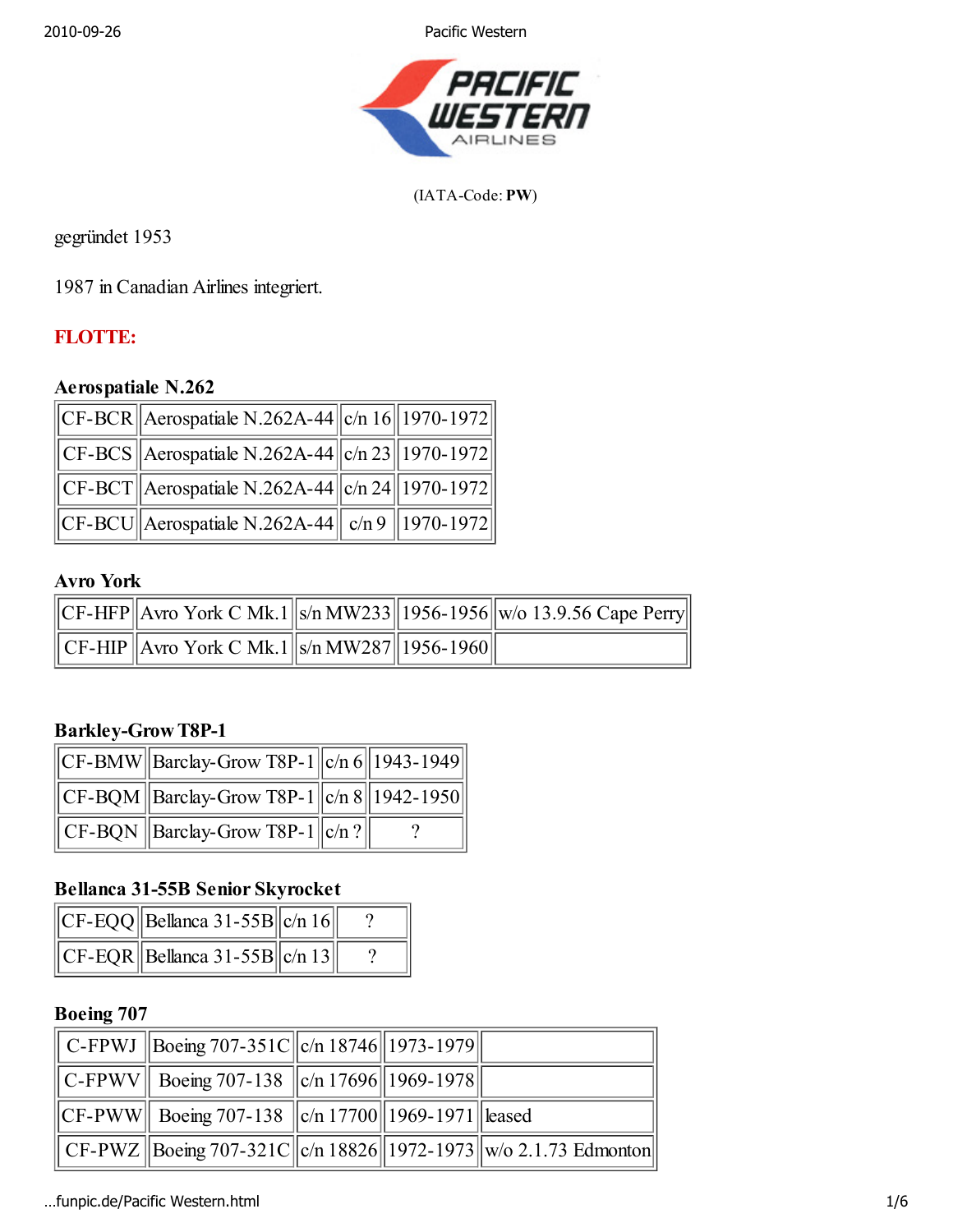

## Boeing 727

| $\ CF-PXB\ $ Boeing 727-92C $\ c/n\ 19174\ 1972-1977\ $          |  |
|------------------------------------------------------------------|--|
| $\ C-FPXD\ $ Boeing 727-171C $\ c/n\ $ 19859 $\ $ 1974-1984 $\ $ |  |

## Boeing 737

| C-FPWB    | Boeing 737-275        |             | c/n 20785 $  1973-1983$        |                                               |
|-----------|-----------------------|-------------|--------------------------------|-----------------------------------------------|
| C-FPWC    | Boeing 737-275        |             |                                | c/n 20142   1970-1978   w/o 11.2.78 Cranbrook |
| CF-PWD    | Boeing 737-275        |             | c/n $19742$   1968-1980        |                                               |
| C-FPWD    | Boeing 737-2T7        | c/n 22761   | 1983-1986  leased              |                                               |
| C-FPWE    | <b>Boeing 737-3Y0</b> | c/n 23495   | 1986-1987                      |                                               |
| CF-PWE    | Boeing 737-275        | c/n $19743$ | 1969-1980                      |                                               |
| C-FPWE    | Boeing 737-2T7        |             | c/n 22762   1983-1986   leased |                                               |
| C-FPWE    | <b>Boeing 737-3Y0</b> |             | c/n 23497 $  1986-1987$        |                                               |
| C-FPWN    | Boeing 737-214        | c/n 19921   | 1969-1982                      |                                               |
| C-FPWP    | Boeing 737-275        |             | $ c/n 20588  1972-1982$        |                                               |
| CF-PWW    | Boeing 737-275        |             | $ c/n 20670  1972-1982 $       |                                               |
| C-FTAN    | Boeing 737-2A9C       |             |                                | c/n 20206 1979-1984 siehe auch N803AL         |
| C-FTAO    | Boeing 737-2A9C       | c/n 20205   | 1979-1982                      |                                               |
| C-FTAQ    | Boeing 737-2A9        |             | c/n 20956 $  1979-1982$        |                                               |
| C-GAPW    | Boeing 737-275        |             | c/n 20922 $  1974-1983$        |                                               |
| C-GBPW    | Boeing 737-275        |             | $c/n 20958    1975 - 1986$     |                                               |
| C-GCPW    | Boeing 737-275        |             | $ c/n 20959  1975-1983 $       |                                               |
| C-GDPA    | Boeing 737-2T2C       |             | $ c/n 22056  1984-1987$        |                                               |
| C-GDPW    | Boeing 737-275C       |             | $ c/n 21116  1975-1987$        |                                               |
| C-GEPA    | <b>Boeing 737-2E1</b> |             | c/n 20976 $  1974-1986  $      |                                               |
| C-GEPW    | Boeing 737-275        | c/n 21115   | 1975-1987                      |                                               |
| C-GFPW    | Boeing 737-275C       |             | $ c/n 21294  1976-1984$        |                                               |
| $C$ -GGPW | Boeing 737-275        | c/n 21639   | 1978-1987                      |                                               |
| $C$ -GIPW | Boeing 737-275        | c/n 21712   | 1979-1987                      |                                               |

…funpic.de/Pacific Western.html 2/6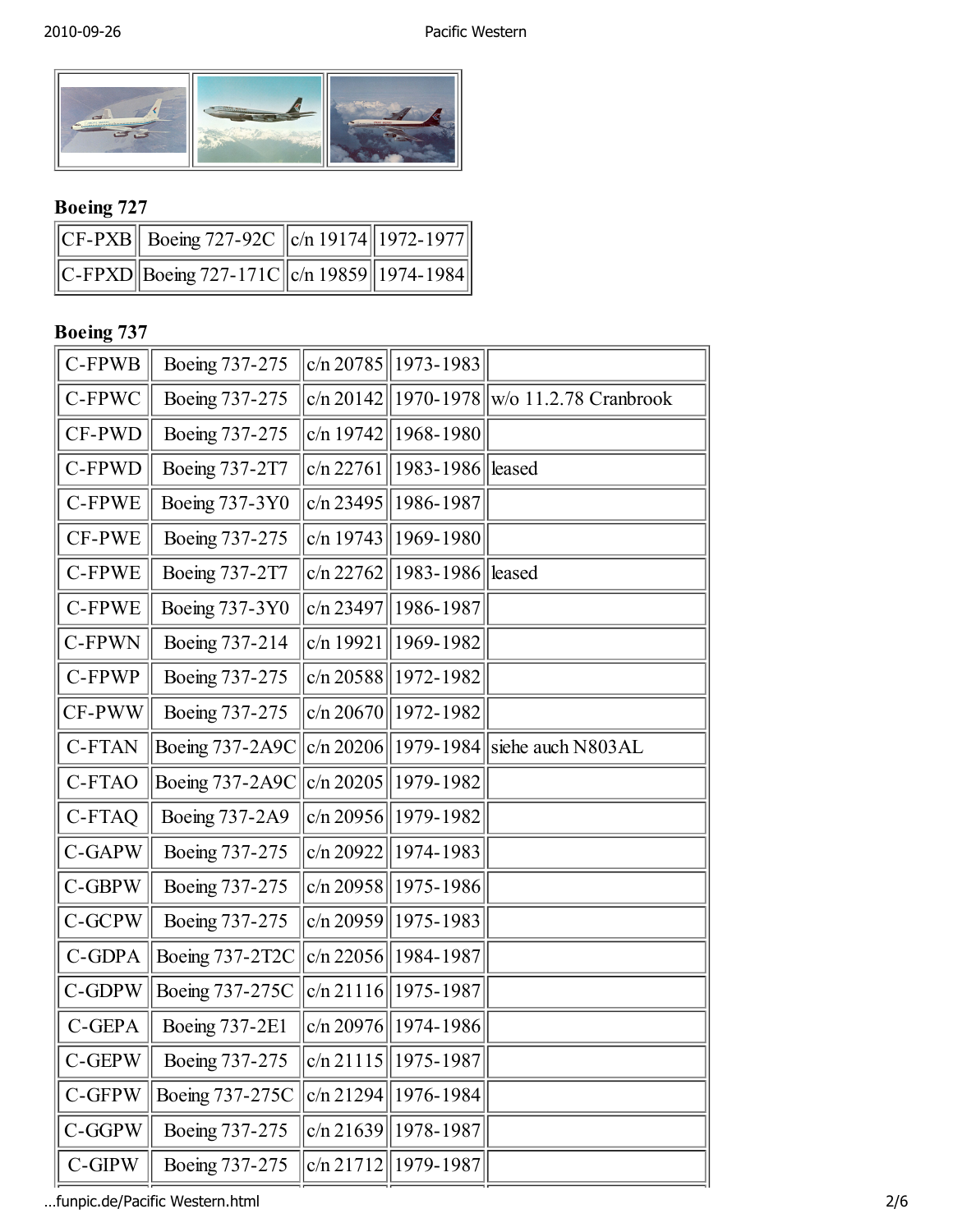| 2010-09-26    |                       | Pacific Western                |                                                   |
|---------------|-----------------------|--------------------------------|---------------------------------------------------|
| C-GJPW        | Boeing 737-275        | $ c/n 21713  1979-1987  $      |                                                   |
| C-GKPW        | Boeing 737-275        | $c/n$ 21819 1980-1987          |                                                   |
| C-GLPW        | Boeing 737-275        | c/n 22086   1980-1987          |                                                   |
| C-GMPW        | Boeing 737-275        | c/n 22087   1980-1987          |                                                   |
| C-GNPW        | Boeing 737-275        | $c/n$ 22159 1980-1987          |                                                   |
| C-GOPW        | Boeing 737-275C       | $c/n$ 22160   1980-1987        |                                                   |
| C-GPPW        | Boeing 737-275        | $c/n$ 22264   1981-1987        |                                                   |
| C-GPWC        | <b>Boeing 737-2K9</b> | c/n 22416   1985-1987   leased |                                                   |
| C-GQPW        | Boeing 737-275        |                                | c/n 22265    1981-1984    w/o 22.3.84 Calgary     |
| C-GRPW        | Boeing 737-275        | $c/n$ 22266   1981-1987        |                                                   |
| C-GSPW        | Boeing 737-275C       | $c/n$ 22618   1981-1982        |                                                   |
| C-GTPW        | Boeing 737-275        | $c/n$ 22807   1981-1987        |                                                   |
| C-GUPW        | Boeing 737-275        | $c/n$ 22873   1982-1987        |                                                   |
| C-GVPW        | Boeing 737-275        | c/n 22873   1982-1987          |                                                   |
| C-GWPW        | Boeing 737-275        | $c/n$ 23283   1985-1987        |                                                   |
| <b>N803AL</b> | Boeing 737-2A9C       |                                | c/n 20206   1986-1987   leased, siehe auch C-FTAN |



## Boeing 767

| $\ C$ -GPWA $\ $ Boeing 767-275 $\ c/n$ 22683 $\ $ 1983-1985 $\ $ |  |
|-------------------------------------------------------------------|--|
| $C-GPWB$ Boeing 767-275 $c/n$ 22684 1983-1985                     |  |

## Bristol 170 Freighter

|  |  | $\ CF-GBT\ $ Bristol 170 Mk.31 $\ c/n\ $ 12831 $\ $ 1955-1955 $\ w/$ o 17.9.55 Thorhild                                |
|--|--|------------------------------------------------------------------------------------------------------------------------|
|  |  | $\ \text{CF-TFZ}\ $ Bristol 170 Mk.31 $\ \text{c/n}$ 13139 $\ $ 1956-1956 $\ \text{w/o}$ 30.5.56 Beaverlodge Lake $\ $ |

### Convair CV-640

| $  CF-PWO  $ Convair CV-640 $  c/n$ 463 $  1971-1976  $         |  |                                                                                |
|-----------------------------------------------------------------|--|--------------------------------------------------------------------------------|
|                                                                 |  | $  CF-PWR  $ Convair CV-640 $  c/n$ 440 $  1967-1969  w$ (o 17.9.69 Vancouver) |
| $\ C$ -FPWS $\ $ Convair CV-640 $\ c/n$ 441 $\ $ 1967-1978 $\ $ |  |                                                                                |
| $  CF-PWT  $ Convair CV-640 $  $ c/n 9 $  1967-1976  $          |  |                                                                                |

…funpic.de/Pacific Western.html 3/6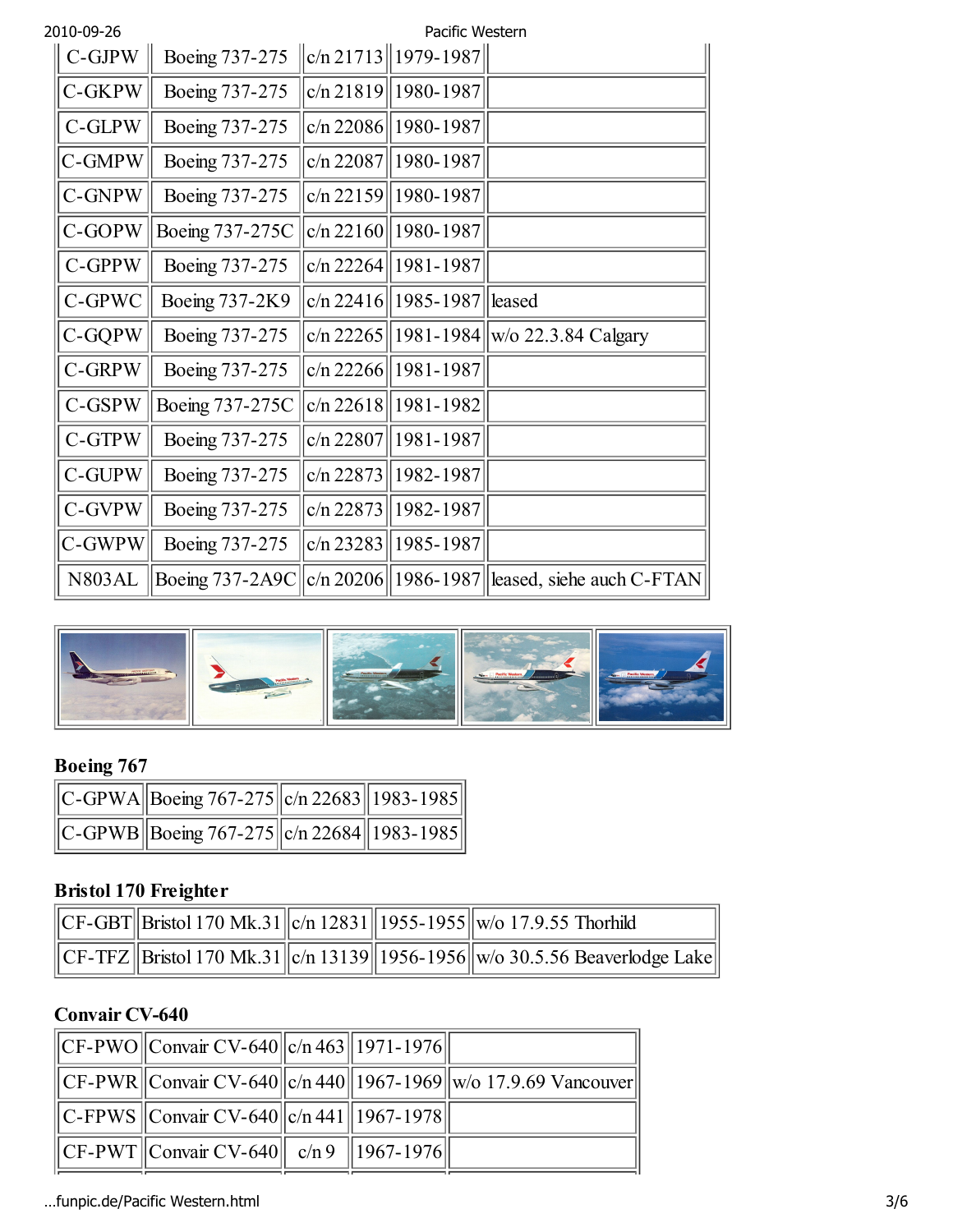| 2010-09-26 |                                                       |  | Pacific Western |
|------------|-------------------------------------------------------|--|-----------------|
|            | $  CF-PWU  $ Convair CV-640 $  c/n 10   1967-1976  $  |  |                 |
|            | $\ C-FPWY\ $ Convair CV-640 $\ c/n\ 108\ 1969-1978\ $ |  |                 |



### Curtis C-46

| $C_F$ -CZI $C$ urtis Super C-46C $  c/n$ 22542 $  1959-1963  $         |  |                                                                                                                                        |
|------------------------------------------------------------------------|--|----------------------------------------------------------------------------------------------------------------------------------------|
| $\ $ CF-CZJ $\ $ Curtis Super C-46C $\ $ c/n 22574 $\ $ 1959-1963 $\ $ |  |                                                                                                                                        |
| $  CF-CZM  $ Curtis Super C-46C $  c/n$ 22453 $  1959-1967  $          |  |                                                                                                                                        |
| $\ CF-CZN\ $ Curtis Super C-46C $\ c/n\,22445\ 1959-1967\ $            |  |                                                                                                                                        |
|                                                                        |  | $\left\ $ CF-HYH $\right\ $ Curtis Super C-46C $\left\ $ c/n 2940 $\right\ $ 1955-1960 $\left\ $ 1957 re-reg. CF-PWD $\left\ $ CVF-PWD |
|                                                                        |  | CF-HYI   Curtis Super C-46C   c/n 2934    1955-1967   1959 re-reg. CF-PWE                                                              |

## Douglas DC-3

|                                | $\parallel$ CF-EPI $\parallel$ Douglas C-53D-DO $\parallel$ c/n 7408 $\parallel$ |  |                                                                             |
|--------------------------------|----------------------------------------------------------------------------------|--|-----------------------------------------------------------------------------|
|                                |                                                                                  |  | CF-HCF   Douglas C-49H-DO    c/n 2198    1953-1962   1959 re-reg. CF-PWH    |
| $\parallel$ CF-IHO $\parallel$ | Douglas C-53                                                                     |  | c/n 4880    1956-1972    1959 re-reg. CF-PWI                                |
| $\parallel$ CF-INB $\parallel$ |                                                                                  |  | Douglas C-47-DL   c/n 9089   1955-1961  1958 re-reg. CF-PWF                 |
|                                |                                                                                  |  | CF-INE    Douglas C-47A-DL    c/n 9397    1956-1967   1957 re-reg. CF-PWC   |
|                                |                                                                                  |  | CF-IQV    Douglas C-47A-DL    c/n 20439    1956-1964    1957 re-reg. CF-PWG |
|                                | $  CF-ONH  $ Douglas C-47A-DK $  c/n $ 12857    1964-1969                        |  |                                                                             |

## Douglas DC-4

|              | $  CF-PWA  $ Douglas C-54B-DO $  c/n $ 18356 $  1957-1960  $  |                                    |
|--------------|---------------------------------------------------------------|------------------------------------|
|              | $\ CF-PWB\ $ Douglas C-54A-DC $\ c/n\ 10314\ 1957$ -1972 $\ $ |                                    |
|              | CF-PWJ   Douglas C-54D-DC   c/n 10746    1959-1972            |                                    |
| $\ CF-PWK\ $ | Douglas DC-4                                                  | $\ $ c/n 27236 $\ $ 1969-1972 $\ $ |

## Douglas DC-6

| CF-CZZ   Douglas DC-6A $  c/n $ 45498    1969-1971        |  |  |
|-----------------------------------------------------------|--|--|
| CF-PCI   Douglas DC-6B   c/n 43555    1966-1967    leased |  |  |
| $  CF-PWA  $ Douglas DC-6B $  c/n$ 44698 $  1962-1973  $  |  |  |

…funpic.de/Pacific Western.html 4/6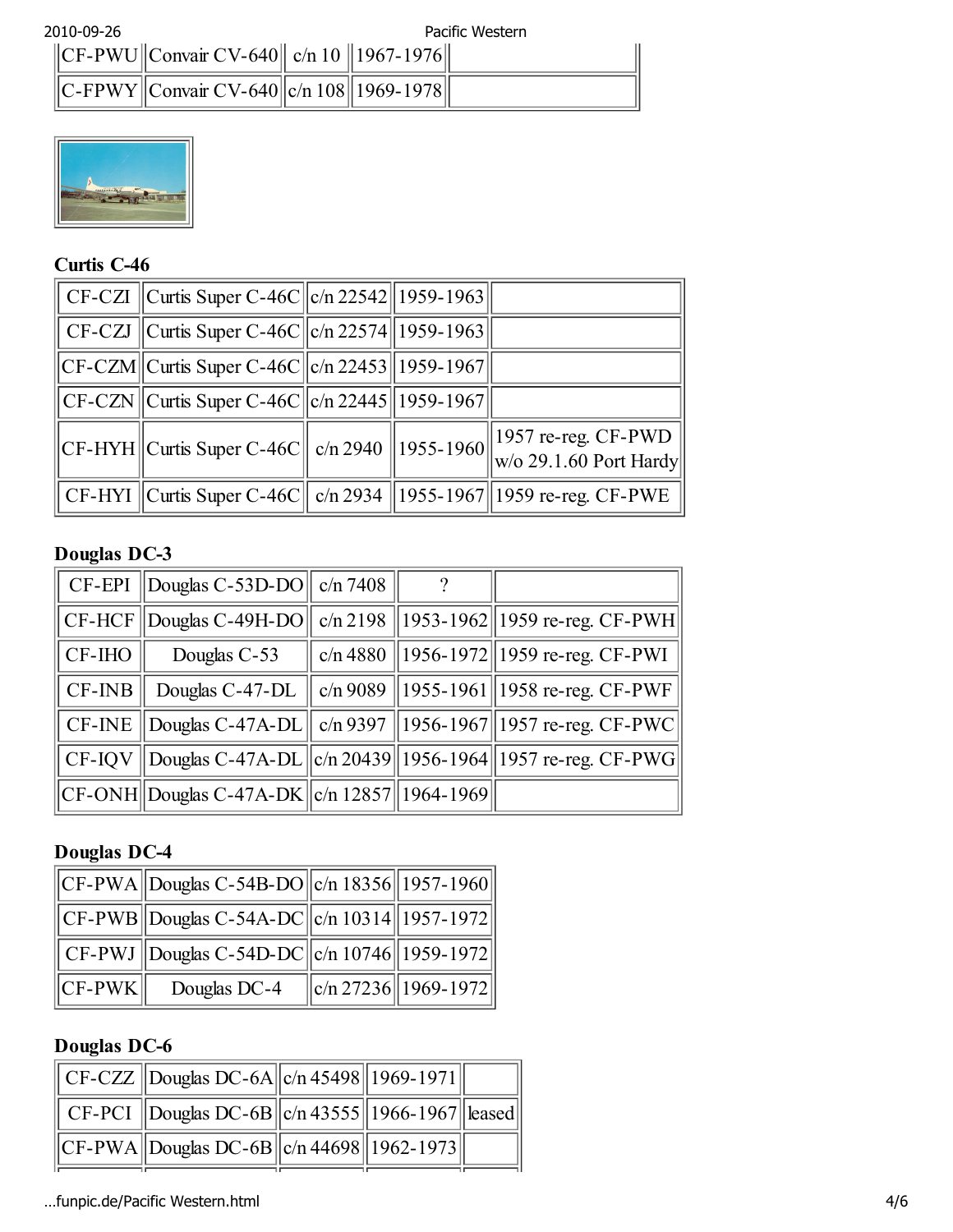2010-09-26 Pacific Western

|  | $\ CF-PWF\ $ Douglas DC-6B $\ c/n\,43537\ 1965-1971\ $ |  |  |
|--|--------------------------------------------------------|--|--|
|  | $\ CF-PWP \ $ Douglas DC-6 $\ c/n\,43127\ 1965-1971\ $ |  |  |
|  | $\ CF-PWQ\ $ Douglas DC-6 $\ c/n\,43128\ 1965-1971\ $  |  |  |



### Douglas DC-7

| CF-NAI   Douglas DC-7C   c/n 45129    1965-1967                   |  |
|-------------------------------------------------------------------|--|
| $\ CF-PWD\ $ Douglas DC-7 $\ c/n\,44136\ 1964-1965\ $             |  |
| $\ $ CF-PWK $\ $ Douglas DC-7 $\ $ c/n 44135 $\ $ 1964-1965 $\ $  |  |
| $  $ CF-PWM $  $ Douglas DC-7C $  $ c/n 45181 $  $ 1964-1969 $  $ |  |

#### Grumman Mallard

|  | $\text{C}F$ -HPU $\text{G}$ rumman Mallard $\text{c/n}$ J-9 $\text{1960}$ - ?? |  |  |  |
|--|--------------------------------------------------------------------------------|--|--|--|
|--|--------------------------------------------------------------------------------|--|--|--|

#### Junkers W.34

| $\ {\rm CF\text{-}ATF}\ {\rm Junkers\ W.34~fil} $ c/n J2718 $\ $ 1934-1935 $\ $ |  |
|---------------------------------------------------------------------------------|--|
|---------------------------------------------------------------------------------|--|

### Lockheed L-100 Hercules

| C-FPWK    Lockheed L-100-20 $\ $ c/n 4170    1973-1981   |  |                                                                                |
|----------------------------------------------------------|--|--------------------------------------------------------------------------------|
| C-FPWN    Lockheed L-100-20 $\ $ c/n 4129  1969-1984     |  |                                                                                |
|                                                          |  | CF-PWO    Lockheed L-100-20   c/n 4197  1967-1969  w/o 15.7.69 Caycaya/Peru    |
| CF-PWR    Lockheed L-100-20 $\ $ c/n 4355   1969-1980    |  |                                                                                |
|                                                          |  | C-FPWX   Lockheed L-100-20   c/n 4361  1969-1976  w/o 21.11.76 Eastville/Zaire |
| C-GHPW   Lockheed L-100-30   c/n 4799  1978-1983         |  |                                                                                |
| N9263R   Lockheed L-100-100  c/n 4134  1966-1966  leased |  |                                                                                |

 $\overline{\phantom{0}}$ 

### Lockheed L-188 Electra

| CF-PWG  Lockheed L-188PF $  c/n 1035  1972-1976  $                          |  |
|-----------------------------------------------------------------------------|--|
| $\ {\rm CF\text{-}PWQ}\ $ Lockheed L-188A $\ $ c/n 1064 $\ $ 1972-1973 $\ $ |  |
| CF-ZSR   Lockheed L-188PF   c/n 1127  1971-1972                             |  |
| CF-ZST   Lockheed L-188AF   c/n 1128    1971-1976                           |  |

# Noorduyn UC-64A Norseman

…funpic.de/Pacific Western.html 5/6